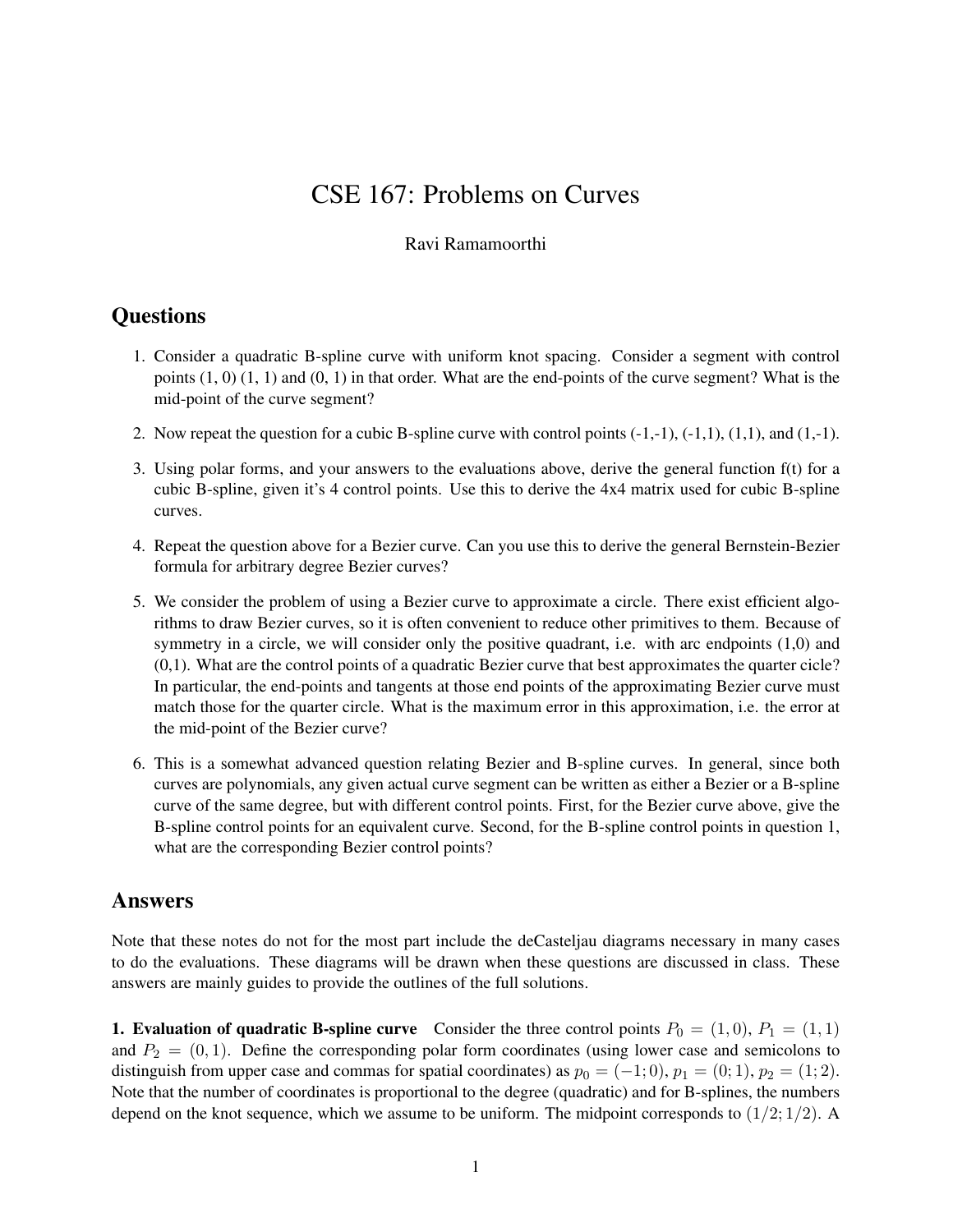deCasteljau diagram is perhaps the most convenient method for evaluation and will be shown in class. Here, we detail the main steps. We want to find the intermediate points  $Q_0$  and  $Q_1$  and the final point on the curve.

First, let us consider the left endpoint. The polar form for  $q_0 = (0,0)$  and it corresponds directly to the final value sought. This is clearly given by

$$
Q_0 = \frac{P_0 + P_1}{2} = \left(1, \frac{1}{2}\right). \tag{1}
$$

By symmetry, the right endpoint is given by the polar form for  $q_1 = (1, 1)$  and the value is given by  $Q_1 = (P_1 + P_2)/2 = (\frac{1}{2}, 1).$ 

Now, consider the midpoint. We need to use polar form  $q_0 = (0, 1/2)$  and  $q_1 = (1, 1/2)$  and then take the midpoint. In this case,

$$
Q_0 = \frac{P_0 + 3P_1}{4} = \left(1, \frac{3}{4}\right)
$$
  
\n
$$
Q_1 = \frac{P_2 + 3P_1}{4} = \left(\frac{3}{4}, 1\right)
$$
  
\n
$$
MID = \frac{Q_0 + Q_1}{2} = \left(\frac{7}{8}, \frac{7}{8}\right)
$$
 (2)

2. Evaluation of cubic B-spline curve For the cubic curve, the polar forms are  $(-2;-1;0)(-1;0;1)(0;1;2)(1;2;3)$ with the desired end points being  $(0, 0, 0)$  $(1, 1, 1)$  and the midpoint  $(\frac{1}{2})$  $\frac{1}{2}$ ;  $\frac{1}{2}$  $\frac{1}{2}$ ;  $\frac{1}{2}$  $(\frac{1}{2})$ .

First, consider the left endpoint. We will be interested in the 3 intermediate values  $Q_0, Q_1, Q_2$  followed by the 2 at the next step  $R_0, R_1$ . For the left endpoint, we have polar forms

$$
q_0 = (0; 0; -1), q_1 = (0; 0; 1), r_0 = (0; 0; 0).
$$
\n
$$
(3)
$$

We don't care about  $q_2$  or  $r_1$ . Now,

$$
Q_0 = \frac{2P_1 + P_0}{3} \quad Q_1 = \frac{2P_1 + P_2}{3},\tag{4}
$$

and the final value

$$
R_0 = \frac{Q_0 + Q_1}{2} = \frac{P_0 + 4P_1 + P_2}{6} \tag{5}
$$

Similar, for the right end-point, the final value  $R_1 = (P_1 + 4P_2 + P_3)/6$ . Evaluating these, we obtain that the left and right endpoints are given respectively by  $(-2/3, 2/3)$  and  $(2/3, 2/3)$ .

Now, consider the midpoint. For these, we are interested in polar forms

$$
q_0 = (-1; 0; 1/2), q_1 = (0; 1; 1/2), q_2 = (1; 2; 1/2).
$$
\n<sup>(6)</sup>

The corresponding points are given by

$$
Q_0 = \frac{P_0 + 5P_1}{6} \quad Q_1 = \frac{P_1 + P_2}{2} \quad Q_2 = \frac{5P_2 + P_3}{6}.
$$
 (7)

Evaluating these, we obtain,

$$
Q_0 = (-1, \frac{2}{3}) \quad Q_1 = (0, 1) \quad Q_2 = (1, \frac{2}{3}).
$$
\n(8)

At the next level, the polar forms are  $r_0 = (0; 1/2; 1/2), r_1 = (1; 1/2; 1/2)$ , and the values are

$$
R_0 = \frac{Q_0 + 3Q_1}{4} = \left(-\frac{1}{4}, \frac{11}{12}\right) \quad R_1 = \frac{Q_2 + 3Q_1}{4} = \left(\frac{1}{4}, \frac{11}{12}\right). \tag{9}
$$

Finally, the value we seek, which is the midpoint of these, evaluates simply to  $(0, 11/12)$ .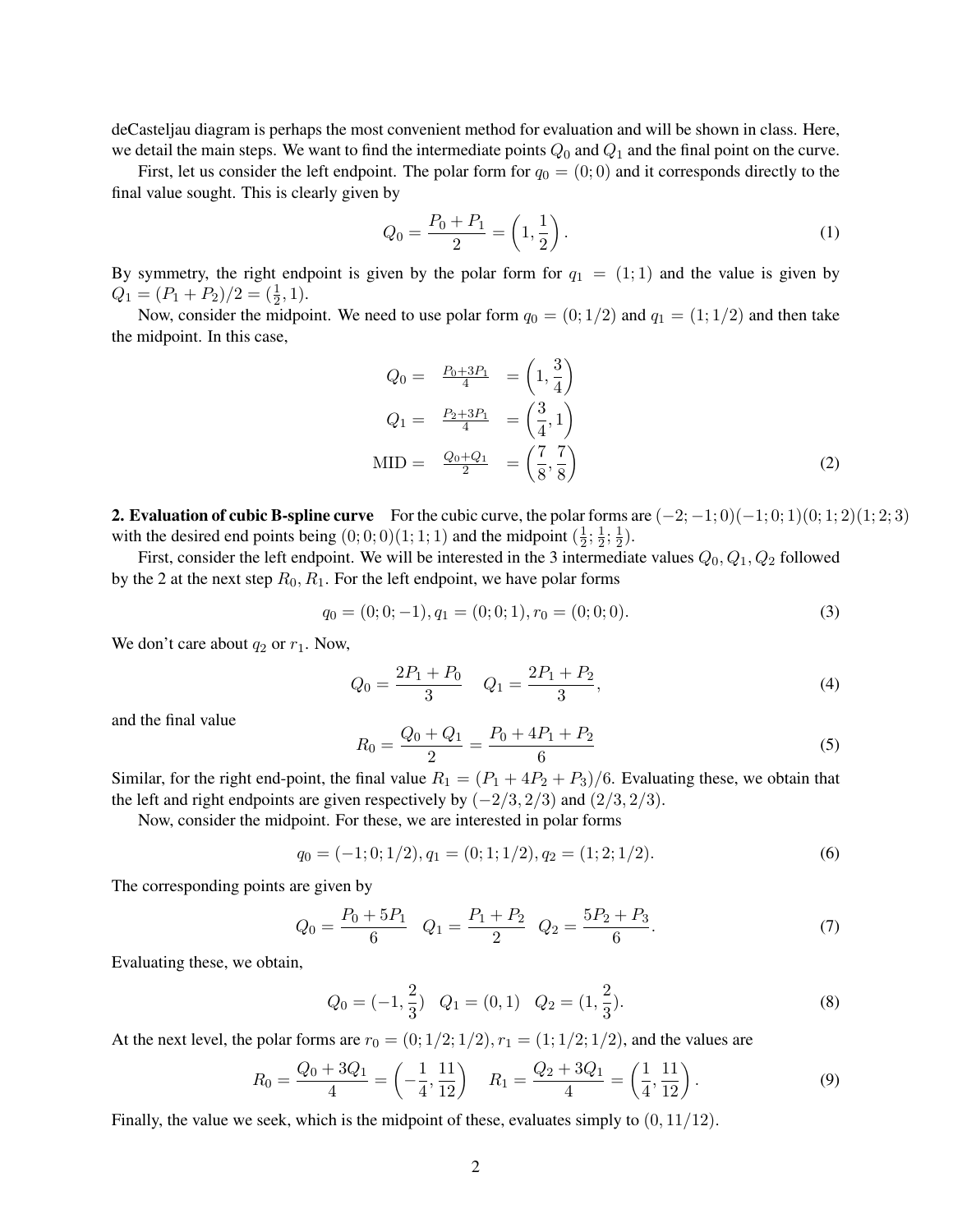**3. B-spline formula** This involves some slightly involved algebra and it is a good exercise to work through it fully. A deCasteljau diagram would certainly help. Here, we outline the main steps.

The four original polar forms  $p_0, p_1, p_2, p_3$  may be written as  $(-2, -1, 0), (-1, 0, 1), (0, 1, 2), (1, 2, 3)$ . At the next level, we obtain  $q_0, q_1, q_2$  as  $(-1; 0; u)$ ,  $(0; 1; u)$ ,  $(1; 2; u)$ . The next level will have  $r_0, r_1$  as  $(0; u; u)$ ,  $(1; u; u)$  and finally  $f(u) = (u; u; u)$  is the function we seek. Now, it is easy to go backwards and simply find all the deCasteljau weights. We obtain the relations:

$$
Q_0 = \frac{(1-u)P_0 + (2+u)P_1}{3} \quad Q_1 = \frac{(2-u)P_1 + (1+u)P_2}{3} \quad Q_2 = \frac{(3-u)P_2 + uP_3}{3}
$$

$$
R_0 = \frac{(1-u)Q_0 + (1+u)Q_1}{2} \quad R_1 = \frac{(2-u)Q_1 + uQ_2}{2}
$$

$$
f(u) = (1-u)R_0 + uR_1.
$$
(10)

Now, upon simplification of these (which requires considering all possibilities in evaluation, or all paths in the deCasteljau diagram), we obtain

$$
f(t) = \frac{1}{6} \left[ \left( 1 - 3u + 3u^2 - u^3 \right) P_0 + \left( 3u^3 - 6u^2 + 4 \right) P_1 + \left( 1 + 3u + 3u^2 - 3u^3 \right) P_2 + u^3 P_3 \right], \tag{11}
$$

which can be expressed using the classic  $4 \times 4$  matrix shown in the lecture notes,

$$
f(t) = \begin{pmatrix} u^3 & u^2 & u & 1 \end{pmatrix} \frac{1}{6} \begin{pmatrix} -1 & 3 & -3 & 1 \\ 3 & -6 & 3 & 0 \\ -3 & 0 & 3 & 0 \\ 1 & 4 & 1 & 0 \end{pmatrix} \begin{pmatrix} P_0 \\ P_1 \\ P_2 \\ P_3 \end{pmatrix}
$$
(12)

4. Bezier formula The bezier formula is in some sense simpler, since the original polar forms are just  $(0; 0; 0), (0; 0; 1), (0; 1; 1), (1; 1; 1).$  At the next level, we obtain  $(0; 0; u), (0; 1; u), (1; 1; u)$ , followed by  $(0; u; u)$ ,  $(1; u; u)$  and finally  $(u; u; u)$ . Similar to the B-spline case, we may write down,

$$
Q_0 = (1 - u)P_0 + uP_1 \t Q_1 = (1 - u)P_1 + uP_2 \t Q_2 = (1 - u)P_2 + uP_3
$$
  
\n
$$
R_0 = (1 - u)Q_0 + uQ_1 \t R_1 = (1 - u)Q_1 + uQ_2
$$
  
\n
$$
f(u) = (1 - u)R_0 + uR_1.
$$
\n(13)

Note the much more regular structure than in the B-spline case, corresponding to the classic deCasteljau construction. In this case, the formula for  $f(u)$  doesn't really require that much algebra, and we obtain

$$
f(u) = (1 - u)^3 P_0 + 3(1 - u)^2 u P_1 + 3(1 - u)u^2 P_2 + u^3 P_3,
$$
\n(14)

whose form immediately suggests that the coefficient in front of  $P_k$  is simply the  $k^{th}$  term in the binomial expansion of  $[(1 - u) + u]^n$  where *n* is the degree of the curve. We may therefore write in general,

$$
f_n(u) = \sum_{k=0}^n \frac{n!}{k!(n-k)!} (1-u)^{n-k} u^k P_k,
$$
\n(15)

where the first coefficient is simply the relevant binomial factor.

In the particular cubic case, the relevant matrix is obtained by writing equation 14 explicitly,

$$
f(u) = \left(1 - 3u + 3u^2 - u^3\right)P_0 + \left(3u - 6u^2 + 3u^3\right)P_1 + \left(3u^2 - 3u^3\right)P_2 + u^3P_3
$$
  

$$
= \left(u^3 \ u^2 \ u \ 1\right) \begin{pmatrix} -1 & 3 & -3 & 1 \\ 3 & -6 & 3 & 0 \\ -3 & 3 & 0 & 0 \\ 1 & 0 & 0 & 0 \end{pmatrix} \begin{pmatrix} P_0 \\ P_1 \\ P_2 \\ P_3 \end{pmatrix}
$$
(16)